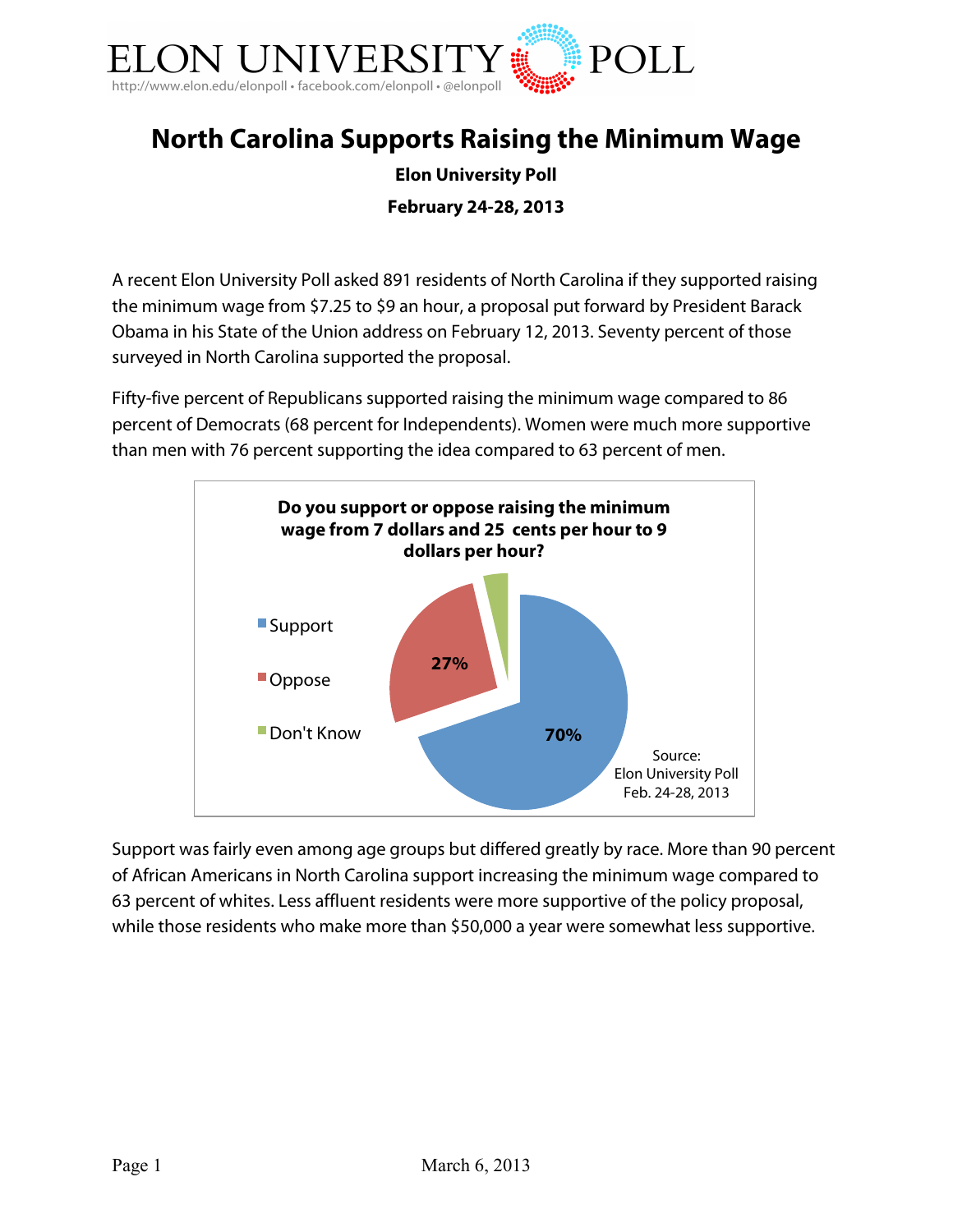

# **Do you support or oppose raising the minimum wage from 7 dollars and 25 cents per hour to 9 dollars per hour?**

| No. | $\frac{0}{0}$ |
|-----|---------------|
|     |               |
|     |               |
|     |               |
|     |               |

### **Table 1: Party ID and Minimum Wage**

|                             | Support | Dppose | Don't Know | <b>Total</b> |
|-----------------------------|---------|--------|------------|--------------|
|                             | $\%$    | $\%$   | $\%$       | $\%$         |
| <b>Democrats</b>            | 86      |        | 3          | 100          |
| Independents                | 68      | 29     | 3          | 100          |
| <b>Republicans</b>          | 55      | 40     | 6          | 100          |
| <b>Don't Know / Refused</b> | 66      | 31     | 3          | 100          |
| <b>Total</b>                | 70      |        |            | 100          |

### **Table 2: Gender and Minimum Wage**

|               | Support | Oppose | Don't Know | <b>Total</b> |
|---------------|---------|--------|------------|--------------|
|               | %       | $\%$   | $\%$       | $\%$         |
| <b>Male</b>   | 63      | 34     |            | 100          |
| <b>Female</b> | 76      | 20     |            | 100          |
| <b>Total</b>  | 70      | 26     |            | 100          |

# **Table 3: Age and Minimum Wage**

|              | Support | Oppose | Don't Know | <u>Total</u> |
|--------------|---------|--------|------------|--------------|
|              | $\%$    | $\%$   | $\%$       | $\%$         |
| $18 - 30$    | 69      | 27     | 4          | 100          |
| $31 - 40$    | 77      | 22     |            | 100          |
| 41-50        | 65      | 31     | 5          | 100          |
| $51 - 65$    | 69      | 27     | 4          | 100          |
| $65+$        | 68      | 26     | 6          | 100          |
| <b>Total</b> | 70      | 27     | 4          | 100          |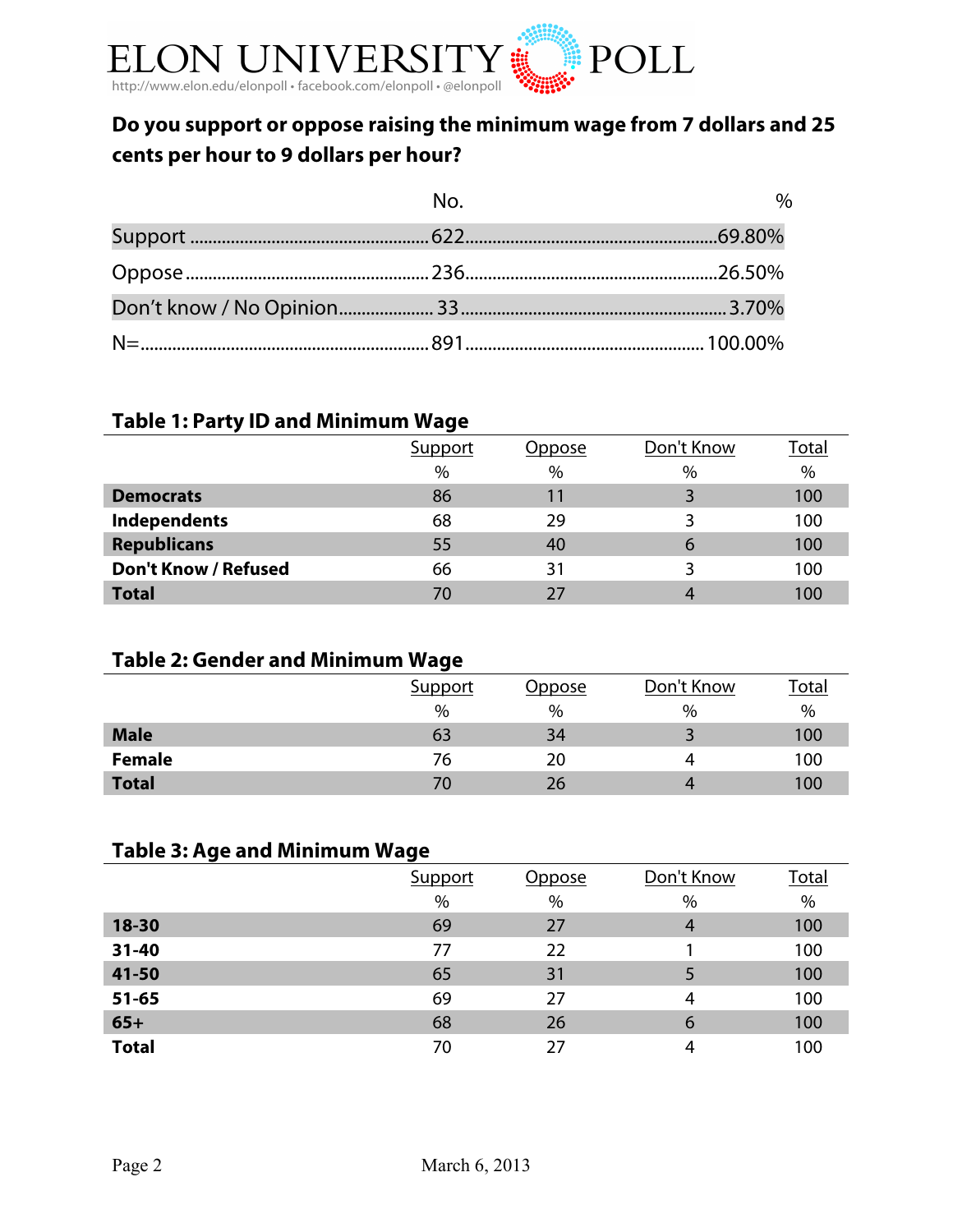

# **Table 4: Race and Minimum Wage**

|              | Support        | Oppose | Don't Know | <b>Total</b> |
|--------------|----------------|--------|------------|--------------|
|              | $\%$           | $\%$   | $\%$       | $\%$         |
| <b>White</b> | 63             | 33     | כ          | 100          |
| <b>Black</b> | 91             |        |            | 100          |
| <b>Other</b> | $\prime\prime$ | 21     |            | 100          |
| <b>Total</b> | 70             | 26     | 4          | 100          |

# **Table 5: Income and Minimum Wage**

|                           | -             |                |            |       |
|---------------------------|---------------|----------------|------------|-------|
|                           | Support       | )ppose         | Don't Know | Total |
|                           | $\frac{0}{0}$ | $\%$           | $\%$       | $\%$  |
| <b>Less than \$25,000</b> | 75            | 2 <sub>1</sub> | 4          | 100   |
| \$25,000 to \$50,000      | 76            | 22             |            | 100   |
| \$50,000 to \$75,000      | 68            | 28             | 4          | 100   |
| More than \$75,000        | 62            | 34             |            | 100   |
| <b>Total</b>              | 69            | つフ             | Δ          | 100   |
|                           |               |                |            |       |